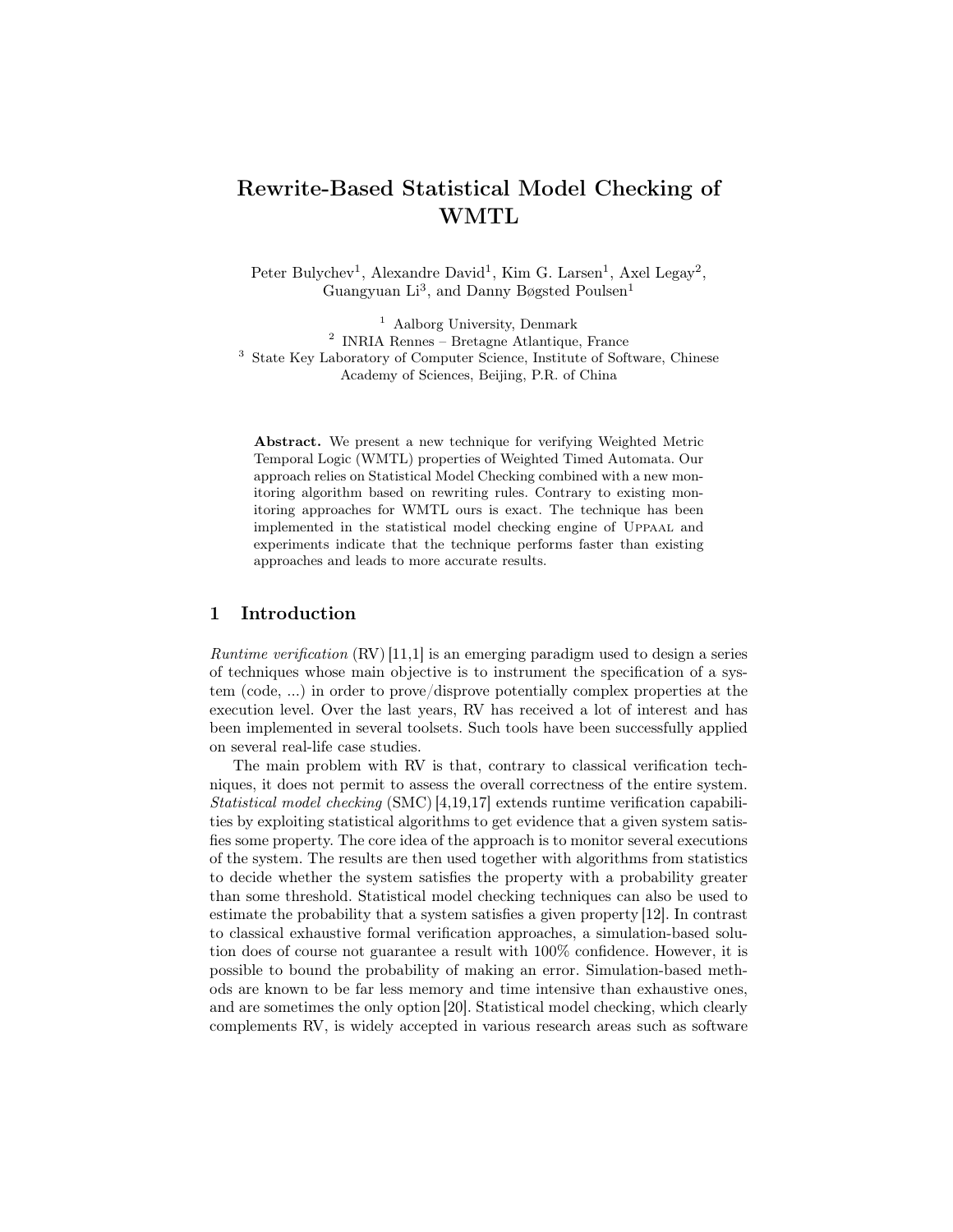engineering, in particular for industrial applications, or even for solving problems originating from systems biology [13,10].

To get a more accurate intuition, Fig. 1 provides a schematic view of a statistical model checker and its interaction with RV procedures.



 $Pr[\leq \tau](\phi) = a \pm \epsilon$  with confidence  $\theta$ 

Fig. 1. A statistical model checker. The run generator first generates a run of  $M$ , which is propagated into the run validator. The run validator then validates if the run satisfies the property  $\varphi$  and returns Yes or No to the core algorithm. Afterwards the core algorithm decides if another run is needed or if it, based on the accumulated knowledge, can draw a conclusion.

The run generator is responsible for generating runs of the model under verification and the run validator, which corresponds to the runtime verification part of the effort, validates if a run satisfy the property or not. The core algorithm collects the simulation results until sufficient samples has been obtained to provide an overall result. The core algorithm is computationally lightweight compared to the remaining two. An optimisation of SMC is therefore most easily obtained by optimising either the run generation or the run validation. In this paper, we focus on the run validation part.

In our work, we consider combining RV and SMC techniques in order to verify complex quantitative properties (performance evaluation, scheduling, ..) over rich systems. More precisely, we are interested in computing the probability that a random run of a Weighted Timed Automata(WTA)[3] satisfies a formula written in Weighted Metric Temporal Logic (WMTL)[5]. WTA is a rich formalism capable of capturing (quantitative) non-linear hybrid systems, while WMTL corresponds to the real-time extension of the linear temporal logic equipped with cost operators. In this paper, due to the use of SMC, we assume that the scope of the temporal operators is bounded, i.e., that one can decide whether a run satisfies a formula only by looking at a finite prefix. Unfortunately, it is known that, due to the expressivity of the automata-based model, the problem of verifying WMTL with respect to WTA is undecidable  $[6]$  – hence it cannot be tackled with existing formal techniques such as model checking. Another drawback is that it is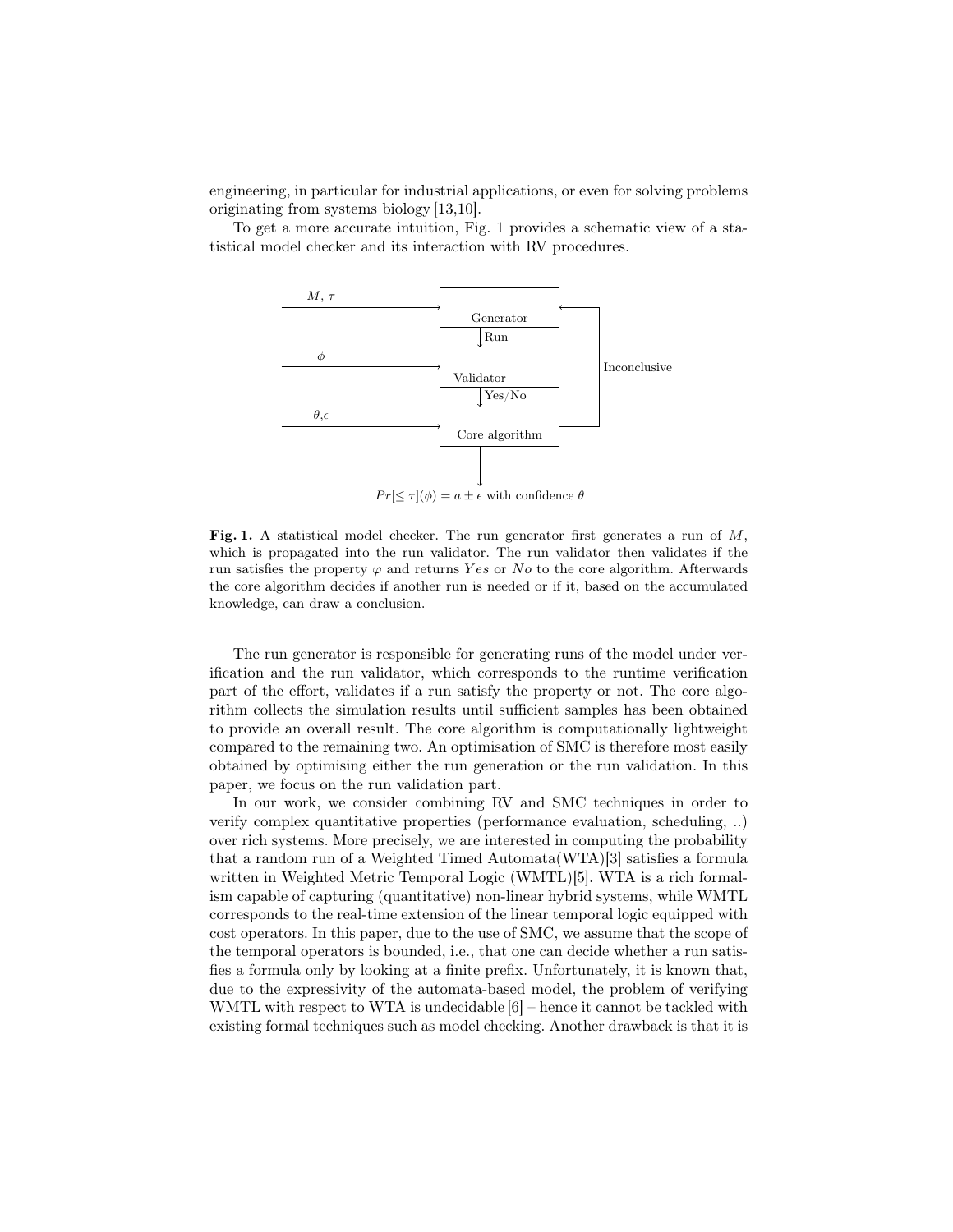known that, even for the case where temporal operators are bounded, WMTL is more expressive than the class of deterministic timed automata [15]. This latter result implies that there is no automata-based runtime monitoring procedure for WMTL, even for the case where the scope of the temporal operators is finitely bounded. A first solution to the above problems could be to use a three-valued logic [2]. However, the absence of decision results is often unsatisfactory from an engineering point of view, especially when dealing with performance analysis.

In [8], we proposed the first SMC-based verification procedures for the eventually and always fragments of WMTL. Our work relies on a natural stochastic semantic for WTA. The work was implemented in Uppaal-smc and applied to a wide range of case studies. However, our original work does not consider nested temporal operators for which a solution was first proposed by Clarke et al. in [21]. While the approach in [21] is of clear interest, it only works for a subset of MTL where the temporal operators can only be upwards bounded, i.e., the lower bound is 0. In [7], we proposed another approach that relies on monitoring automata representing over and under approximations of solutions to the WMTL formula. This approach, which has been implemented in Casaal and Uppaal-smc, exploits confidence levels obtained on both approximations in order to estimate the probability to satisfy the formula. The first drawback with the approach in [7] is that both the under and over approximation depend on some precision that has an influence on the confidence level returned by the SMC algorithms. The second drawback is that automata-based monitors may be of large size, hence intractable.

In this paper, we propose a new monitoring approach for WMTL formulas. Contrary to existing approaches that work by first constructing a monitor for the property, ours exploit a graph-grammar procedure that rewrite the formula on-the-fly until a decision can be taken. The approach extends that of [16] to a timed logic. Contrary to existing off-line monitoring approaches [9], ours stops as soon as the formula is proved/disproved, which allows to save computation time and hence drastically improve both memory and time performances. Our approach has been implemented in Uppaal-smc and evaluated on several case studies, from random large-size formulas to concrete applications. As expected, there are many situations where we clearly outperform [7] while being more precise!

Outline In section 2 we introduce our modelling formalism Networks of Weighted Timed Automata. Later in section 3 we define the WMTL logic, and section 4 describes our rewrite-based algorithm for monitoring of WMTL properties. The experiments are described in section 5.

## 2 Networks of Priced Timed Automata

In this paper, we briefly recap the formalism of networks of Weighted Timed Automata[3].

Let  $\mathcal X$  be a set of variables called clocks. A clock valuation over  $\mathcal X$  is a function  $v : \mathcal{X} \to \mathbb{R}$  that assigns a real-valued number to each clock. We let  $V(\mathcal{X})$  denote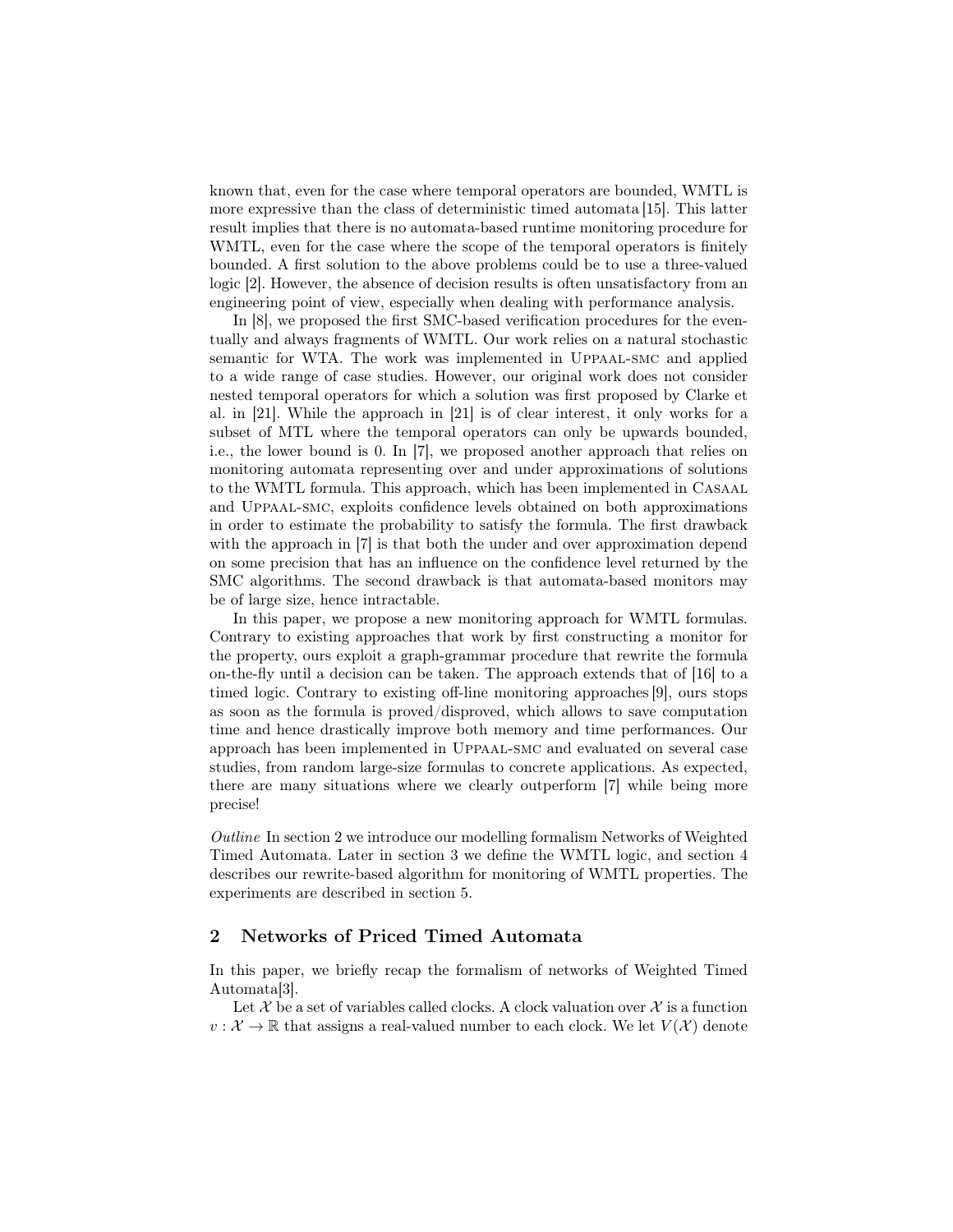all possible valuations over  $\mathcal X$  and let  $\overline{0}$  be the valuation that assign zero to all clocks. An upper bound (resp. lower bound) over  $\mathcal X$  is of the form  $x \bowtie m$ where  $x \in \mathcal{X}, m \in \mathbb{N}$ , and  $\bowtie \in \{<, \leq\}$  (resp.  $\bowtie \in \{>, \geq\}$ ). We denote by  $B^{\leq}(\mathcal{X})$ (resp.  $B^{\geq}(\mathcal{X})$ ) the set of upper bounds (resp. lower bounds) over X. We let  $B(\mathcal{X}) = B^{\leq}(\mathcal{X}) \cup B^{\geq}(\mathcal{X})$ . Let v be a valuation over X and let  $g \subseteq B(\mathcal{X})$  then we write  $v \vDash g$  if for all  $(x \bowtie m) \in g$ ,  $v(x) \bowtie m$ . For a valuation  $v \in V(\mathcal{X})$ , a function  $r : \mathcal{X} \to \mathbb{Q}$  and  $a \tau \in \mathbb{R}$  we let  $v + r \cdot \tau$  be the valuation over X such that  $(v + r \cdot \tau)(x) = v(x) + r(x) \cdot \tau$  for every clock  $x \in \mathcal{X}$ . Let  $\mathcal{X}_2 \subseteq \mathcal{X}$  then  $v[\mathcal{X}_2 = 0]$  is the valuation that assigns zero to every clock in  $\mathcal{X}_2$  and agress with v on all other clocks. For two valuations  $v_1$  and  $v_2$  we let  $v_2 - v_1$  be the valuation v' where  $v'(x) = v_2(x) - v_1(x)$  for every clock  $x \in \mathcal{X}$ .

**Definition 1.** A Weighted Timed Automaton over the finite set of actions  $\Sigma$ and the set of propositions  $P$  is a tuple  $(L, \ell_0, \mathcal{X}, \mathcal{X}_O^i, E, \mathcal{I}, \mathcal{R}, \mathcal{X}^R, P)$ , where

- $-$  L is a finite set of locations,
- $\ell_0 \in \mathcal{L}$  is the initial location,
- $\mathcal X$  is a finite set of clocks,
- $\mathcal{X}_O \subseteq \mathcal{X}$  is a finite set of observable clocks
- $\ E \subseteq \mathcal{L} \times 2^{B \geq (\mathcal{X})} \times \Sigma \times \mathcal{X} \times \mathcal{L}$  is a set of edges,
- $\mathcal{I}: \mathcal{L} \to 2^{B^{\leq}(\mathcal{X})}$  assigns invariants to the locations,
- $\mathcal{R}: \mathcal{L} \to \mathbb{Q}$  assigns transition rates to locations,
- $\mathcal{X}^{\mathcal{R}} : \mathcal{L} \to \mathcal{X} \to \mathbb{Q}$  assign rates to the clocks of the WTA and
- $-P:\mathcal{L}\to 2^{\mathcal{P}}$  assign propositions to the locations of the WTA.

The semantics of a WTA  $A = (\mathcal{L}, \ell_0, \mathcal{X}, \mathcal{X}_O^i, E, \mathcal{I}, \mathcal{R}, \mathcal{X}^R, P)$  is given as a timed transition system with state space  $\mathcal{L} \times V(\mathcal{X})$  (denoted  $(SP(A))$ ) and initial state  $(\ell_0, \overline{0})$  (denoted  $init(A)$ ). For consistency, we require  $\overline{0} \models \mathcal{I}(\ell_0)$ . Furthermore we require that the rates of the observable clocks in any location is greater than 0. The transition rules are given below

 $-$  delay:  $(\ell, v) \stackrel{d}{\rightarrow} (\ell, v')$  where  $d \in \mathbb{R}_{\geq 0}$ , if  $v' = v + \mathcal{X}^{\mathcal{R}}(\ell) \cdot d$  and  $v' \vDash \mathcal{I}(\ell)$  $-$  discrete transition:  $(\ell, v) \stackrel{a}{\rightarrow} (\ell', v')$  if there exists  $(\ell, g, a, y, \ell') \in E$  such that  $v \models g, v' = v[\mathcal{Y} = 0] \text{ and } v' \models \mathcal{I}(\ell').$ 

To prepare for composition of WTAs we assume that the set of actions  $\Sigma$  is partitioned into a set of input actions  $\Sigma_i$  and output actions  $\Sigma_o$ . Also we assume the WTA is input-enabled for the input actions  $\Sigma_i$ , i.e. that for any  $a \in \Sigma_i$  and any state  $(\ell, v)$  there exists a transition  $(\ell, v) \stackrel{a}{\rightarrow} (\ell', v')$ . A WTA is deterministic for  $\Sigma' \subseteq \Sigma$  if there exists at most one transition for each  $a \in \Sigma$ . In the paper, we let  $A^i=(\mathcal{L}^i,\ell^i_0,\mathcal{X}^i,\mathcal{X}^i_O,E^i,\mathcal{I}^i,\mathcal{R}^i,\mathcal{X}^{\mathcal{R}^i},P^i)$ 

Network of WTAs A network of WTAs (NWTA) is a set of WTAs executing in parallel. The automata communicate via broadcast synchronisation.

Let  $A^1, A^2, \ldots, A^n$  be WTAs over the common set of actions  $\Sigma$ . Furthermore, let  $\Sigma^1, \Sigma^2 \dots \Sigma^n$  be mutually disjoint subsets of  $\Sigma$  and for all i let  $A^i$  be deterministic and input-enabled with respect to  $\Sigma \backslash \Sigma^i$  and deterministic with respect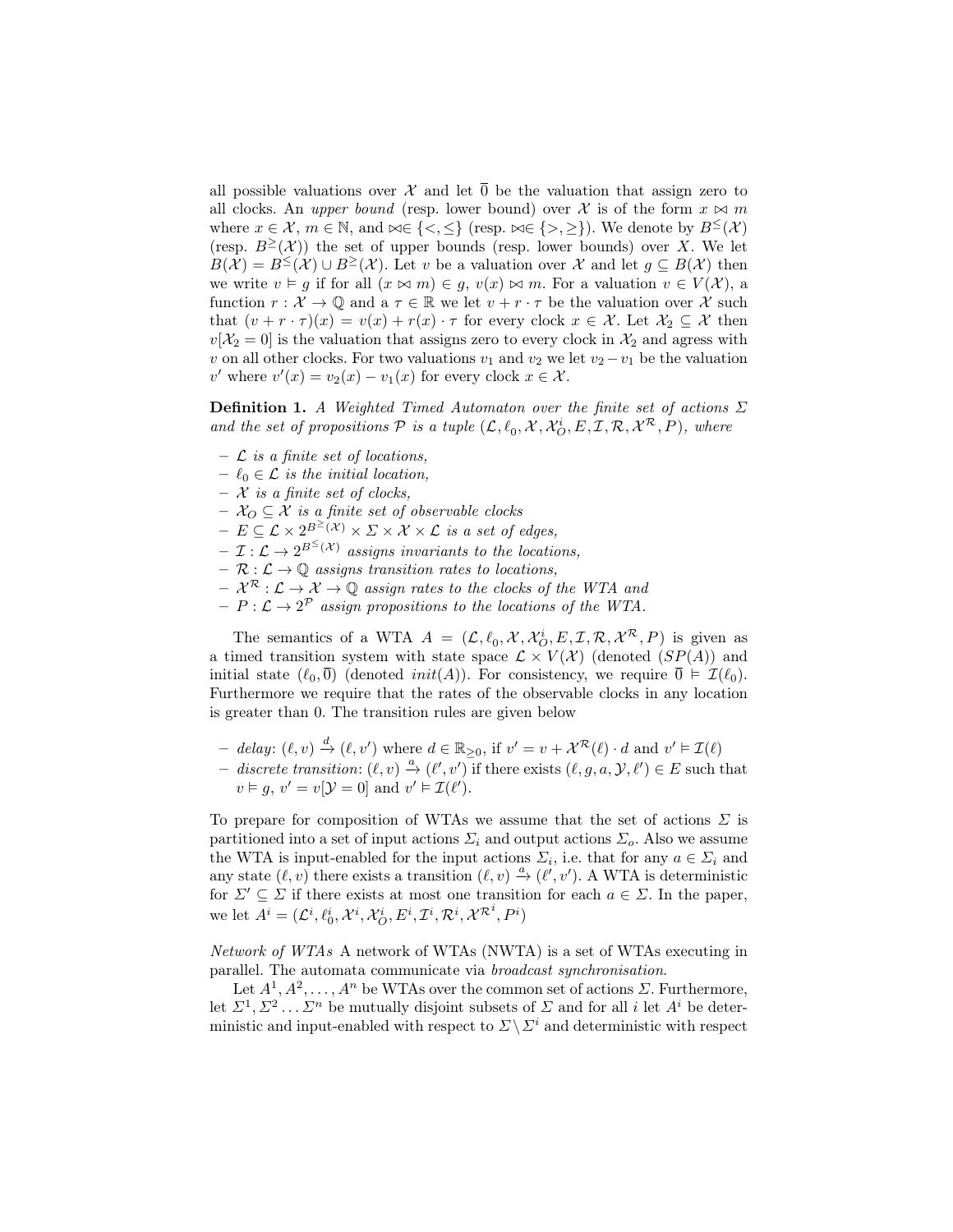to  $\Sigma^i$ . Then we call  $N = A^1 |A^2| \dots |A^n$  a network of WTAs over  $\Sigma$  where  $\Sigma^i$  is the output actions of  $A^i$  and  $\Sigma \setminus \Sigma^i$  is its input actions.

The semantics of the network of WTAs is a timed transition system with the state space  $SP(N) = SP(A^1) \times SP(A^2) \times \cdots \times (A^n)$  and the initial state  $(int(A^1), init(A^2), \ldots, init(A^n))$ . We refer to an element  $s = (s_1, s_2, \ldots, s_n) \in$  $SP(N)$  as a state vector of the network and let  $s_i = s_i$ . The transition rules of a network is given as

- $-$  (s)  $\stackrel{d}{\rightarrow}$  (s') if for all  $i, 1 \leq i \leq n$ ,  $s_i \stackrel{d}{\rightarrow} s'_i$ , and  $d \in \mathbb{R}_{\geq 0}$
- $-$  (s)  $x^a \rightarrow s'$  if for all  $i, 1 \leq i \leq n$  s<sub>i</sub>  $x^a \rightarrow s'_i$ , and  $a \in \Sigma$ .

Consider WTAs given in Fig. 2. WTAs (a) and (b) are competing to force (c) to go either to location Left or to location Right. Initially both competitors are waiting for between 3 and 5 time units whereafter one of them moves the (c) to either Left or Right. Afterwards both competitors have a period where time progresses and nothing occurs. Indeed, when one of the competitors returns it must wait for between 3 and 5 time units again and choose to either move (c) or let it be and enter a waiting period again. The primary difference between (a) and (b) is that (b) rushes to return to a position from which it can change (c) and (a) returns within 5 time units.



Fig. 2. Network of Timed Automata.

Let  $\mathbf{s} = ((\ell_1, v_1), (\ell_2, v_2), \dots, (\ell_n, v_n))$  be a state vector for  $A^1 | A^2 | \dots | A^n$ . Then we let  $P(\mathbf{s}) = \bigcup_{i=1}^{n} P^{i}(\ell_i)$ . Let  $x \in \mathcal{X}_i$  for som i then  $V(\mathbf{s}, x) = v_i(x)$ .

**Definition 2 (Run).** Let  $A^1|A^2|\ldots|A^n$  be a network of WTAs. A run of the network is an infinite weighted word  $(\mathcal{P}_0, v_0)(\mathcal{P}_1, v_1) \dots$  where for all i,  $v_i$  is a valuation over  $\mathcal{Y} = \bigcup_{i \in \{1,2,\ldots,n\}} \mathcal{X}_{O}^{i}$  and

- $v_0 = \overline{0}$ ,
- − there exists an alternating sequence of delays and discrete transitions  $s_0 \stackrel{d_0}{\longrightarrow}$  $s'_0 \stackrel{a_0}{\longrightarrow} s_1 \stackrel{d_1}{\longrightarrow} \ldots$ , where for all i,  $0 < i$ , and for all  $x \in \mathcal{Y}$   $v_i(x) = v_{i-1}(x) +$  $(V(\mathbf{s}'_{i-1}, x) - V(\mathbf{s}_{i-1}, x)).$  $- s_0 = (init(A^1), init(A^2), \ldots, init(A^n))$  and
- for all  $j, j \geq 0, \mathcal{P}_i = P(s_i)$ .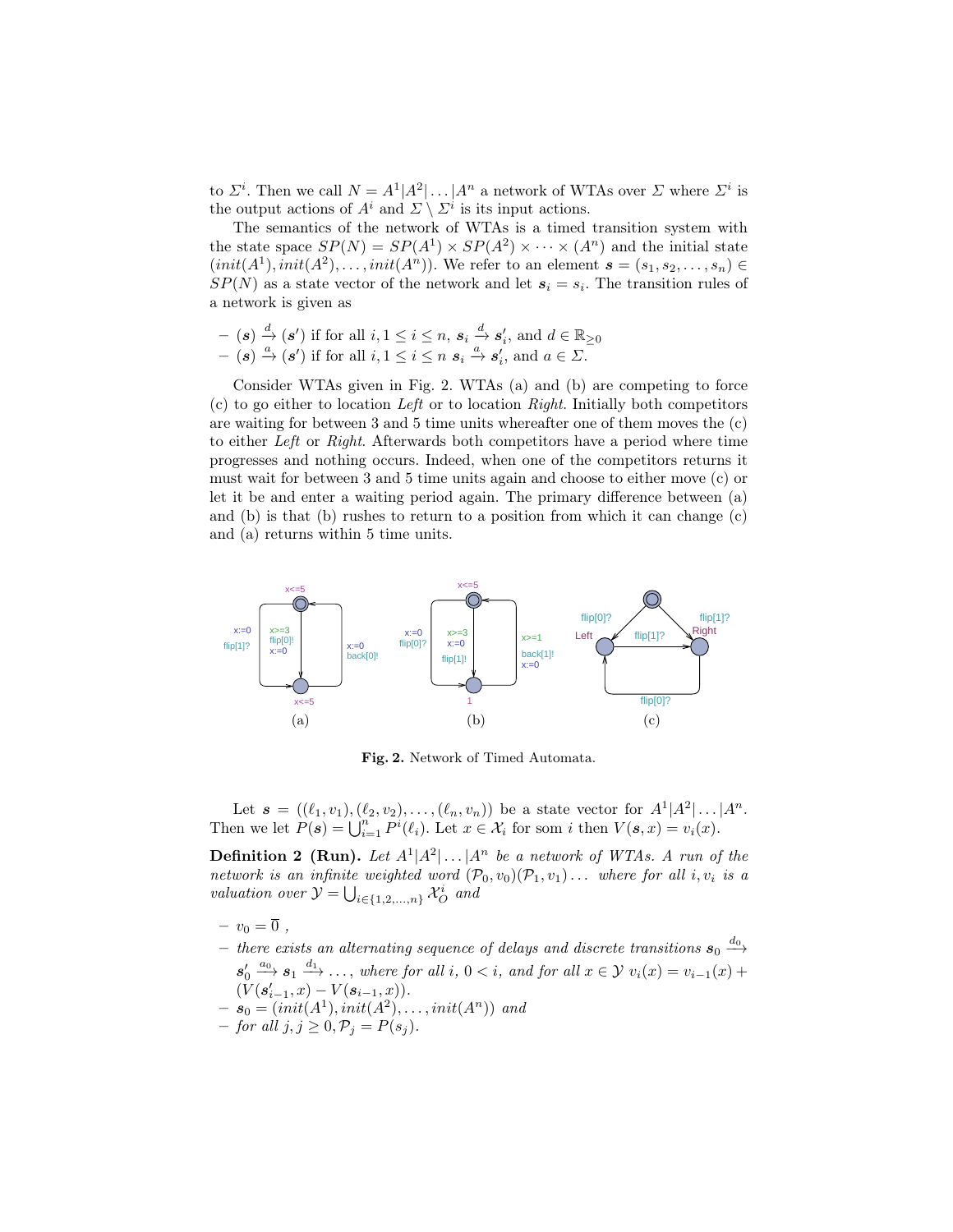For a run  $\omega = (\mathcal{P}_0, v_0)(\mathcal{P}_1, v_1) \dots$ , we let  $\omega^i = (\mathcal{P}_i, v_i)(\mathcal{P}_{i+1}, v_{i+1}) \dots$ . A run  $\omega$  is called *diverging* for clock x if for any i there exists a j such that  $v_i(x) > v_i(x)+1$ . A run is diverging if it is diverging for all clocks. In what follows, we assume that there always exists a clock  $\tau$  in a WTA, and this clock always have a rate of 1 and is never reset, i.e.  $\tau$  measures the time length of a run.

Stochastic Semantics In [8] we introduced the stochastic semantics for NWTAs, i.e. proposed a probability measure on the set of all runs of a network and described an algorithm for generating a random run. Roughly speaking, the stochastic semantics of WTA components associates probability distributions on both the delays one can spend in a given state as well as on the transition between states. In Uppaal-smc uniform distributions are applied for bounded delays and exponential distributions for the case where a component has unbounded delay. In a network of WTAs the components repeatedly race against each other, i.e. they independently and stochastically decide on their own how much to delay before outputting, with the "winner" being the component that chooses the minimum delay.

Statistical Model Checking As said in the introduction, we use SMC [4,19,17] to compute the probability for a network of WTAs to satisfy a given property. Given a program B and a trace-based property<sup>4</sup>  $\phi$ , SMC refers to a series of simulation-based techniques that can be used to answer two questions: (1) qualitative: is the probability for B to satisfy  $\phi$  greater or equal to a certain threshold  $\theta$  (or greater or equal to the probability to satisfy another property  $\phi'$ ) [19]? and (2) *quantitative:* what is the probability for B to satisfy  $\phi$  [12]? In both cases, the answer is correct up to some confidence level, i.e., probability that the algorithm does not make mistake, whose value can be configured by the user. For the quantitative approach, which we will intensively use in this paper, the method computes a confidence interval that is an interval of probabilities that contains the true probability to satisfy the property. The confidence level is interpreted as the probability for the algorithm to compute a confidence interval that indeeds contains the probability to satisfy the property.

Our Uppaal-smc toolset implements a wide range of SMC algorithms for WTAs. In addition, the tool offers several features to visualize and reason on the results. Until now, the monitoring procedure for WMTL relies on a technique that computes over and under approximation of monitors for the formulas. In this paper, we go one big step further and propose more efficient and precise monitors procedures.

## 3 Weighted Metric Temporal Logic

In this section we review the syntax and semantics of Weighted Metric Temporal Logic (WMTL) [5]. The syntax is defined as follows.

<sup>4</sup> i.e., a property with a trace-based semantics.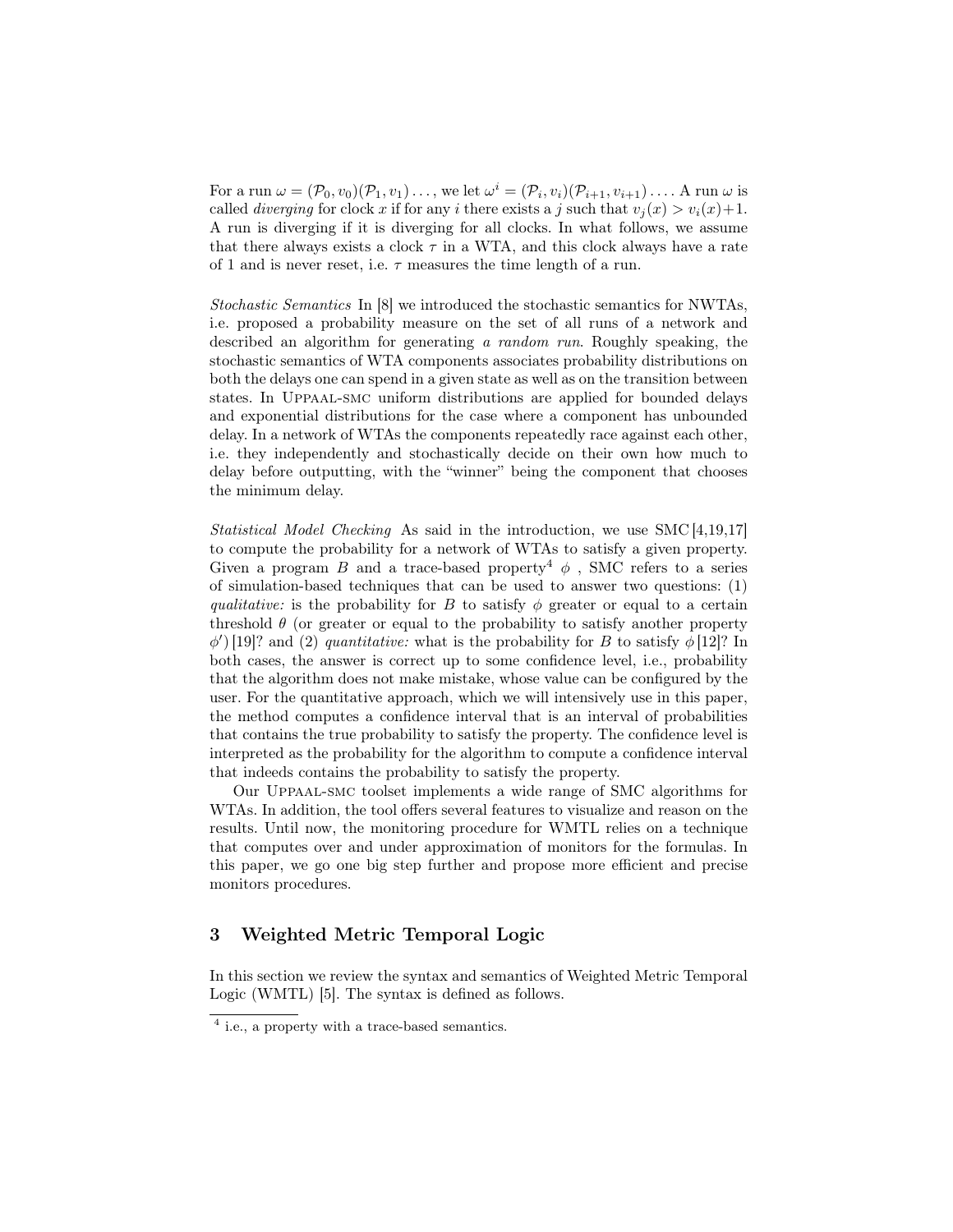**Definition 3.** A WMTL formula over the propositions  $P$  and the clocks  $X$  is generated by the grammar:

 $\varphi, \varphi_1, \varphi_2 ::= \top \mid \bot \mid p \mid \neg p \mid O \, \varphi \mid \varphi_1 \vee \varphi_2 \mid \varphi_1 \wedge \varphi_2 \mid \varphi_1 U_{[a,b]}^x \varphi_2 \mid \varphi_1 R_{[a,b]}^x \varphi_2$ where  $a, b \in \mathbb{Q}$ ,  $a \leq b$ ,  $p \in \mathcal{P}$  and  $x \in \mathcal{X}$ .

As one can see in the syntax, we restrict to a fragment of WMTL where temporal operators are bounded. As stated in the introduction, this fragment is sufficient to break any decidability results. Observe that WMTL is an extension of Metric Temporal Logic (MTL)  $[14]$  in which U and R can also be bounded for arbitrary clocks. As an example, bounding  $U$  and  $R$  over arbitrary clock allows one to express that a communication device should recover from a state without spending more than x units of energy. This can be accomplished by adding an observable clock, that measures the energy consumption, to the model and bound the U and R modalities over this clock.

We interpret WMTL formulas over runs of WTAs. Informally, the WMTL formula  $\varphi_1 U_{[a,b]}^x \varphi_2$  is satisfied by a run if  $\varphi_1$  is satisfied on the run until  $\varphi_2$  is satisfied, and this should happen before the value of the clock  $x$  increases with more than  $b$  units starting from the beginning of the run, and after it increases for more than a units. Formula  $O\varphi$  means that  $\varphi$  should be satisfied starting from the next observation of the run. The logical operators are defined as usual, and the release opearator R is dual to U, and  $\varphi_1 R_{[a,b]}^x \varphi_2 \equiv \neg(\neg \varphi_1 U_{[a,b]}^x \neg \varphi_2)$ .

Formally, let  $\omega = (\mathcal{P}_0, v_0)(\mathcal{P}_1, v_1) \dots$  be a timed run. The satisfaction relation is inductively defined as

$$
-\ \omega \vDash \top
$$

- $-\omega \models p$  if  $p \in \mathcal{P}_0$
- $-\omega \models \neg p \text{ if } p \notin \mathcal{P}_0$
- $\omega \vDash O\,\varphi$  if  $\omega^1 \vDash \varphi$
- $-\omega \models \varphi_1 \vee \varphi_2$  if  $\omega \models \varphi_1$  or  $\omega \models \varphi_2$
- $-\omega \models \varphi_1 \wedge \varphi_2$  if  $\omega \models \varphi_1$  and  $\omega \models \varphi_2$
- $-\omega \models \varphi_1 U_{[a,b]}^x \varphi_2$  if there exists i such that  $a \leq v_i(x) v_0(x) \leq b, \omega^i \models \varphi_2$  and for all  $j < i$  we have  $\omega^j \models \varphi_1$
- $-\omega \models \varphi_1 R_{[a,b]}^x \varphi_2$  if there exists i such that  $a \leq v_i(x) v_0(x) \leq b, \omega^i \models \varphi_1$  and for all  $j \leq i, \omega^j \models \varphi_2$ , or for all i such that  $v_i(x) - v_0(x) \leq b$  we have  $\omega^i \models \varphi_2$

In the rest of the paper, we use the following equivalences:  $\Diamond_{[a,b]}^x \varphi = \top U_{[a,b]}^x \varphi$ and  $\Box_{[a,b]}^x \varphi = \bot R_{[a,b]}^x \varphi$  We also use  $\Box_{[a,b]}^x \varphi$  instead of  $\Box_{[a,b]}^{\tau} \varphi$  for the case  $\tau$  grows with rate 1.

Example 1. Consider again the WTAs in Fig. 2 and assume that the winner of the competition is the one who managed to have (c) located in its designated location for 8 consecutive time units. To express that (a) wins within 100 time units we need to state that (c) stays in Left for 8 consecutive time units at some point and that it has not stayed in Right for 8 consecutive time units before that point. Using WMTL this can be expressed like

$$
(\neg Left \lor \Diamond_{[0,8]}Right)U_{[0,92]}(\Box_{[0,8]}Right).
$$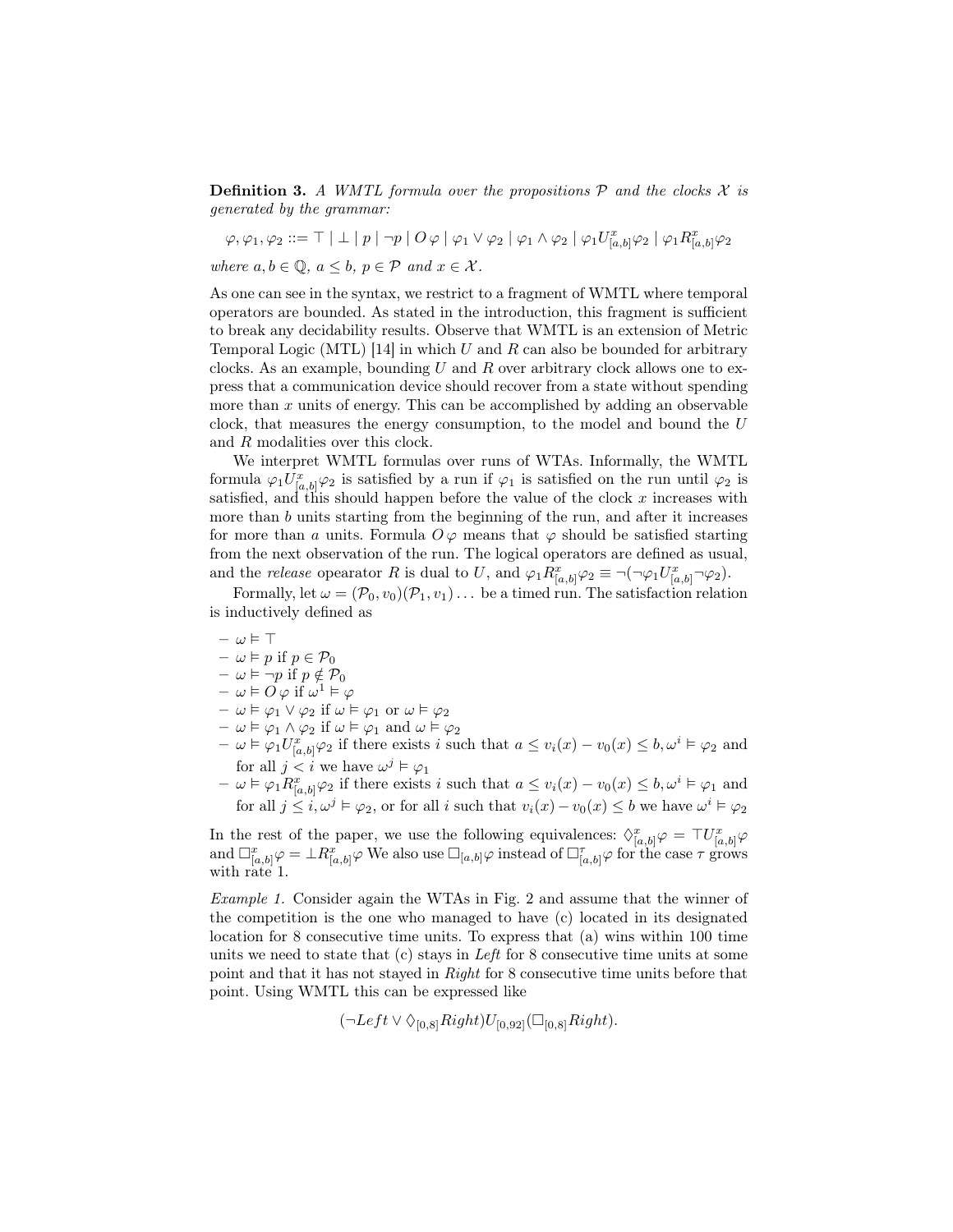We now focus on deciding a WMTL formula  $\varphi$  on a finite prefix of an infinite diverging run  $\omega = (\mathcal{P}_0, v_0)(\mathcal{P}_1, v_1) \dots$ . We first define the bound function  $N(w, \varphi)$  inductively as follows:

$$
N(\omega, \top) = N(\omega \bot) = N(\omega, p) = 0
$$
  
\n
$$
N(\omega, \neg p) = 0
$$
  
\n
$$
N(\omega, \varphi_1 \wedge \varphi_2) = \max\{N(\omega, \varphi_1), N(\omega, \varphi_2)\}
$$
  
\n
$$
N(\omega, \varphi_1 \vee \varphi_2) = \max\{N(\omega, \varphi_1), N(\omega, \varphi_2)\}
$$
  
\n
$$
N(\omega, O(\varphi)) = 1 + N(\omega, \varphi)
$$
  
\n
$$
N(\omega, \varphi_1 U_{[a;b]}^{\pi} \varphi_2) = \max_{i.a \le v_i(x) - v_0(x) \le b} \left(\max\{i + N(\omega^i, \varphi_2), \max_{j \le i} \{j + N(\omega^j, \varphi_1)\}\right)
$$
  
\n
$$
N(\omega, \varphi_1 R_{[a;b]}^{\pi} \varphi_2) = \max_{i.a \le v_i(x) - v_0(x) \le b} \left(\max\{i + 1, i + N(\omega^i, \varphi_2), \max_{j \le i} \{j + N(\omega^j, \varphi_1)\}\right)
$$

The bound function characterises the maximal prefix of  $\omega$  that one needs to observe to decide  $\varphi$ . Observe that, contrary to [21], the bound depends not only on the formula but also on the run itself. The latter is due to the introduction of the next operator that is absent in [21].

We say that two infinite runs  $\omega_1 = (\mathcal{P}_0^1, v_0^1)(\mathcal{P}_1^1, v_1^1) \dots$  and  $\omega_2 = (\mathcal{P}_0^2, v_0^2)$  $(\mathcal{P}_1^2, v_1^2) \dots$  are *n*-equivalent, denoted  $\omega_1 \equiv_n \omega_2$ , if for all  $i \leq n \mathcal{P}_i^1 = \mathcal{P}_i^2$  and  $v_i^1 = v_i^2$ . We say that  $\omega$  n-boundly satisfies  $\varphi$ , denoted  $\omega \models^n \varphi$ , iff for all  $\omega'$  where  $\omega \equiv_n \omega'$ ,  $\omega' \models \varphi$ . We say that run n-boundly violate  $\varphi$  if for all  $\omega'$  where  $\omega \equiv_n \omega'$ ,  $\omega' \nvDash \varphi$ . It is easy to see that  $\omega \models^n \varphi \implies \omega \models \varphi$  and  $\omega \nvDash^n \varphi \implies \omega \nvDash \varphi$ . We can now conclude with the following theorem that shows that any WMTL property can be decided on a finite prefix of the run.

**Theorem 1.** Let  $\omega$  be an infinite run and  $\varphi$  be a WMTL formula. Then  $\omega \models \varphi$ if and only if  $\omega \models^{N(\omega,\varphi)} \varphi$  and  $\omega \nvDash \varphi$  if and only if  $\omega \nvDash^{N(\omega,\varphi)} \varphi$ .

## 4 Monitoring WMTL Properties

We present an efficient online monitoring algorithm for checking if a given infinite run  $\omega$  of a WTA satisfies a given WMTL property  $\varphi$ .

The pseudo code of our algorithm is presented in Algorithm 1. Intuitively, the algorithm reads the elements of the input run one-by-one and rewrites the formula after reading each new element. The algorithm stops when the formula becomes  $\top$  or  $\bot$  meaning that any continuation of the finite prefix read so far will be accepted (or rejected) by the original formula  $\varphi$ . The rewriting step is performed by first applying the function  $\gamma$ , that updates the formula according to a new observation, and then applying  $\beta$  function, that *simplifies* the formula and tries to reduce it to  $\top$  or  $\bot$ .

The rewrite function  $\gamma$  is defined by the following recursive rules where v is a function that gives the change of the clock variables since the last element of the run: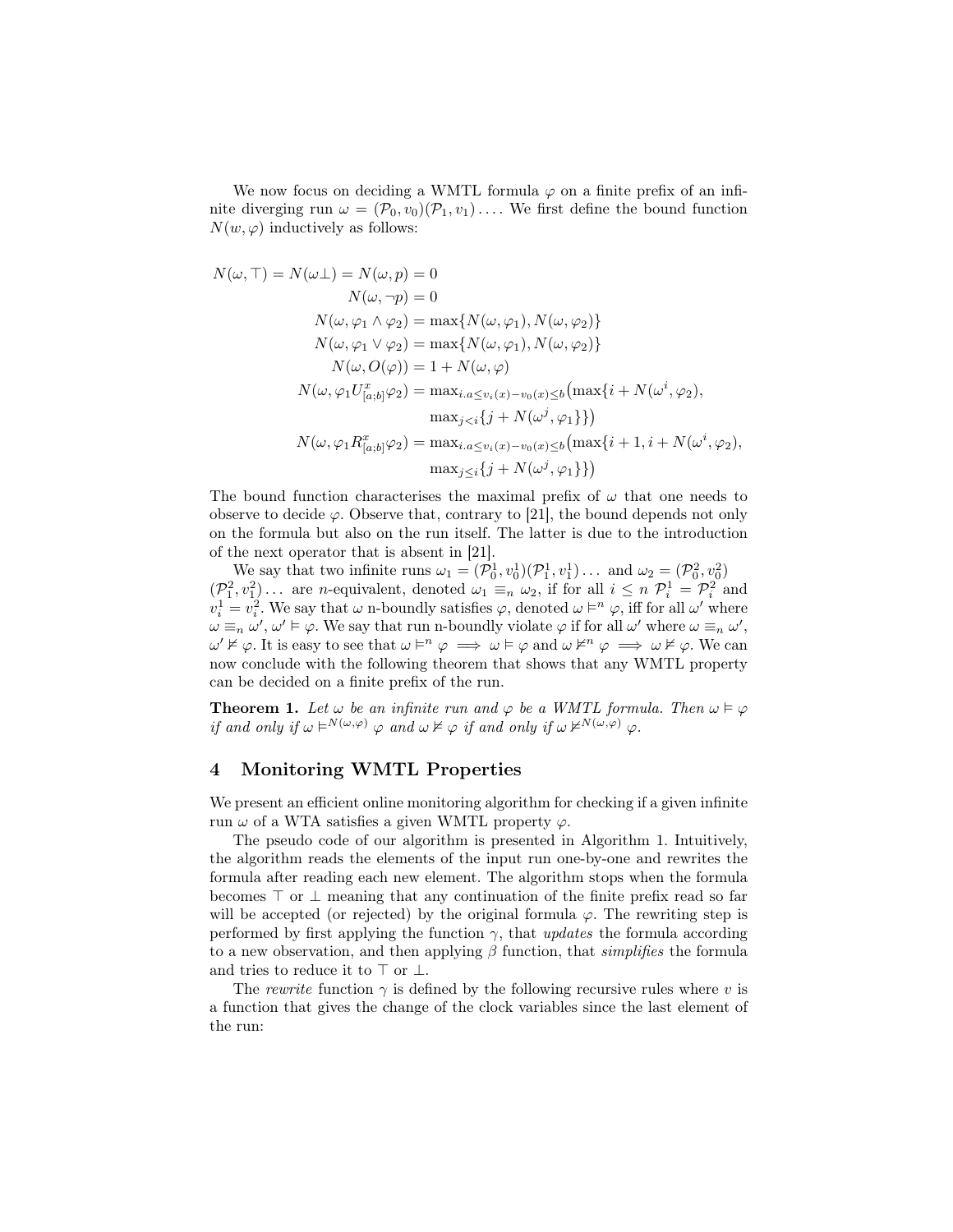## Algorithm 1: WMTL formula satisfiability checking

// Input: MTL formula  $\varphi$  and weighted word  $\omega$ // Output: true iff  $\omega \models \varphi$ , false otherwise  $i:=0$ while  $\varphi\neq \top \wedge \varphi \neq \bot$  do  $\varphi\!\!:=\!\!\beta(\gamma(\varphi,\mathcal{P}_i, v_{i+1}-v_i))$  $\vert$  i:=i+1 end if  $\varphi = = \top$  then return true end if  $\varphi=\,=\,\perp$  then  $\int$  return false end

$$
-\gamma(p, \mathcal{P}, v) = \begin{cases} \top, & \text{if } p \in \mathcal{P} \\ \bot, & \text{if } p \notin \mathcal{P} \\ \top, & \text{if } p \notin \mathcal{P} \end{cases}
$$
  
\n
$$
-\gamma(\neg p, \mathcal{P}, v) = \begin{cases} \bot, & \text{if } p \in \mathcal{P} \\ \top, & \text{if } p \notin \mathcal{P} \\ \top, & \text{if } p \notin \mathcal{P} \end{cases}
$$
  
\n
$$
-\gamma(\varphi_1 \wedge \varphi_2, \mathcal{P}, v) = \gamma(\varphi_1, \mathcal{P}, v) \wedge \gamma(\varphi_2, \mathcal{P}, v)
$$
  
\n
$$
-\gamma(\varphi_1 \vee \varphi_2, \mathcal{P}, v) = \varphi
$$
  
\n
$$
-\gamma(\varphi_1 U_{[a, b]}^x \varphi_2, \mathcal{P}, v) =
$$
  
\n
$$
\begin{cases} \gamma(\varphi_1, \mathcal{P}, v) \wedge \varphi_1 U_{[min(a - v(x), 0), b - v(x)]}^x \varphi_2, & \text{if } a > 0 \wedge v(x) \le b \\ \gamma(\varphi_2, \mathcal{P}, v) \vee (\gamma(\varphi_1, \mathcal{P}, v) \wedge \varphi_1 U_{[0, b - v(x)]}^x \varphi_2), & \text{if } a = 0 \wedge v(x) \le b \\ \gamma(\varphi_2, \mathcal{P}, v), & \text{if } a = 0 \wedge v(x) > b \\ \bot, & \text{if } a > 0 \wedge v(x) > b \end{cases}
$$
  
\n
$$
-\gamma(\varphi_1 R_{[a, b]}^x \varphi_2, \mathcal{P}, v) =
$$
  
\n
$$
\begin{cases} \gamma(\varphi_2, \mathcal{P}, v) \wedge \varphi_1 R_{[min(a - v(x), 0), b - v(x)]}^x \varphi_2, & \text{if } a > 0 \wedge v(x) \le b \\ \gamma(\varphi_2) \wedge (\gamma(\varphi_1, \mathcal{P}, v) \vee \varphi_1 R_{[0, b - v(x)]}^x \varphi_2), & \text{if } a = 0 \wedge v(x) \le b \\ \gamma(\var
$$

The omitted cases are all rewritten into themselves. The *simplify* function  $\beta$  is defined by the following recursive rules:

$$
-\beta(\varphi_1 \wedge \varphi_2) = \begin{cases} \bot, & \text{if } \beta(\varphi_1) = \bot \text{ or } \beta(\varphi_2) = \bot \\ \beta(\varphi_1), & \text{if } \beta(\varphi_2) = \top \\ \beta(\varphi_2), & \text{if } \beta(\varphi_1) = \top \\ \beta(\varphi_1) \wedge \beta(\varphi_2), & \text{otherwise.} \end{cases}
$$

$$
-\beta(\varphi_1 \vee \varphi_2) = \begin{cases} \top, & \text{if } \beta(\varphi_1) = \top \text{ or } \beta(\varphi_2) = \top \\ \beta(\varphi_1), & \text{if } \beta(\varphi_2) = \bot \\ \beta(\varphi_2), & \text{if } \beta(\varphi_1) = \bot \\ \beta(\varphi_1) \vee \beta(\varphi_2), & \text{otherwise.} \end{cases}
$$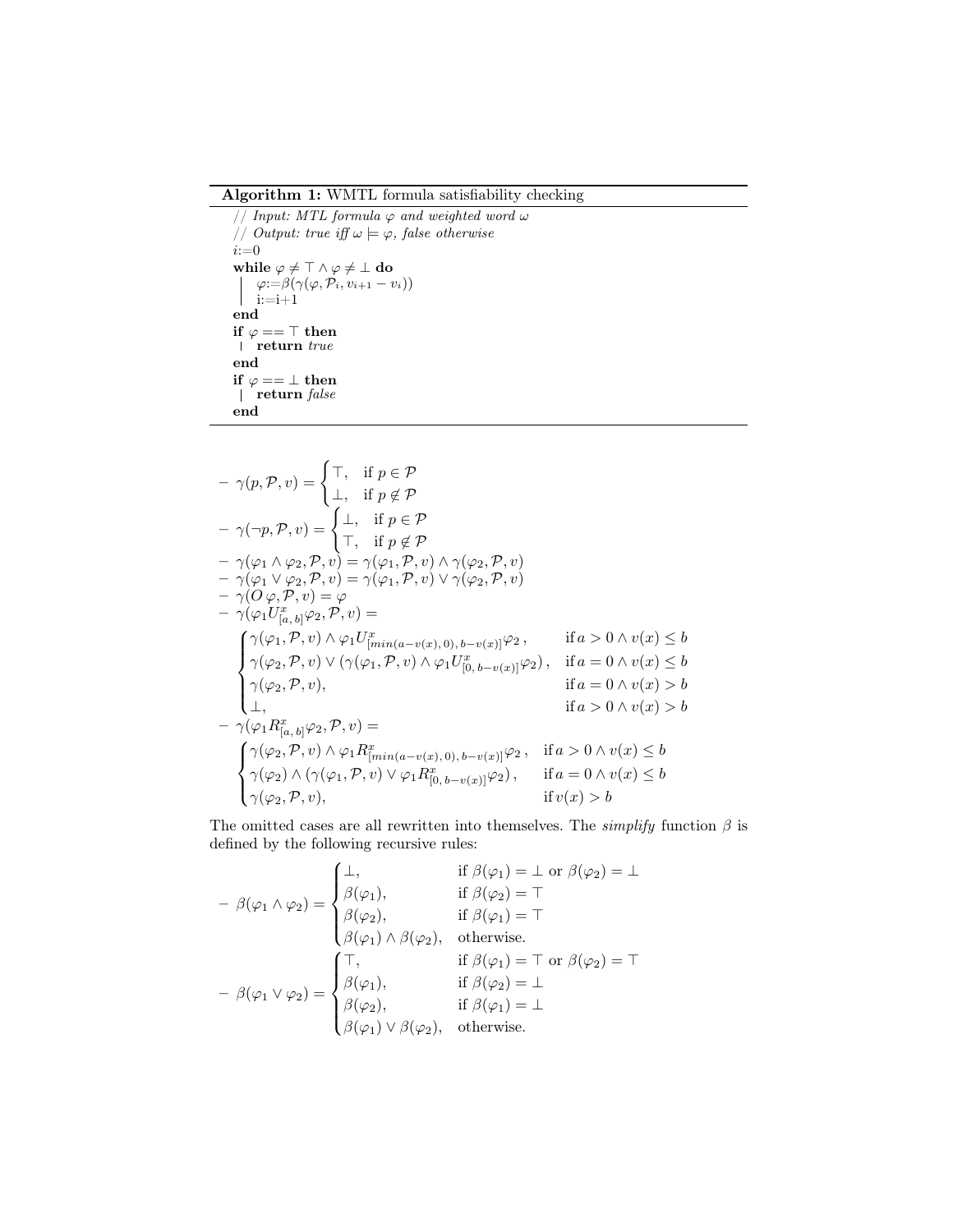$-\beta(\varphi) = \varphi$  in rest of the cases.

The *simplify* function  $\beta$  takes into account only the logical equivalences, namely  $\varphi \wedge \top \equiv \varphi, \varphi \wedge \bot \equiv \bot, \varphi \vee \top \equiv \top, \varphi \vee \bot \equiv \varphi.$ 

The correctness and termination of our algorithm is proved by the following two theorems:

**Theorem 2.** Let  $\omega = (\mathcal{P}_0, v_0), (\mathcal{P}_1, v_1), \ldots$  be an infinite weighted word, and  $\varphi$ be a WMTL formula. Then  $\omega^i \models \varphi$  if and only if  $\omega^{i+1} \models \gamma(\varphi, \mathcal{P}_i, v_{i+1} - v_i)$ .

**Theorem 3.** Let  $\omega = (\mathcal{P}_0, v_0), (\mathcal{P}_1, v_1), \ldots$  be an infinite weighted word that diverges for every clock used in a WMTL formula  $\varphi$ . Let  $\varphi_0 = \varphi, \varphi_1, \ldots$  be a sequence of WMTL formulas such that for all  $i > 0$   $\varphi_{i+1} = \beta(\gamma(\varphi_i, \mathcal{P}_i, v_{i+1} - v_i)).$ Then there exists  $k \geq 0$  such that  $\varphi_k = \top$  if and only if  $\omega \models \varphi_0$ . Similarly, there exists  $k \geq 0$  such that  $\varphi_k = \bot$  if and only of  $\omega \nvDash \varphi_0$ .

Example 2. Consider the run  $({a}, {\tau \mapsto 0})({a}, {\tau \mapsto 2.5})({b}, {\tau \mapsto 3})$  $({a}, {\tau \mapsto 3.2})({b, c}, {\tau \mapsto 5})({a}, {\tau \mapsto 6})\dots$  and the WMTL formula  $(aU_{[0,4]}b)U_{[0,10]}c.$  Our algorithms will produce the following sequence of rewriting rules. The sequence results in  $\top$  thus the formula is satisfied by the run.

$$
(aU_{[0,4]}b)U_{[0,10]}c \xrightarrow{\{a\},\{\tau\mapsto 2.5\}} (aU_{[0,1.5]}b) \wedge (aU_{[0,4]}b)U_{[0,7.5]}c
$$
  

$$
\xrightarrow{\{a\},\{\tau\mapsto 0.5\}} (aU_{[0,1.0]}b) \wedge ((aU_{[0,3.5]}b) \wedge (aU_{[0,4]}b)U_{[0,7.0]}c)
$$
  

$$
\xrightarrow{\{b\},\{\tau\mapsto 0.2\}} (aU_{[0,4]}b)U_{[0,6.8]}c
$$
  

$$
\xrightarrow{\{a\},\{\tau\mapsto 1.8\}} (aU_{[0,3.2]}b) \wedge ((aU_{[0,4]}b)U_{[0,5.0]}c)
$$
  

$$
\xrightarrow{\{b,c\},\{\tau\mapsto 1\}} \top.
$$

#### 5 Experiments

Our approach has been implemented in Uppaal-smc. We now illustrate the technique and compare it with the one in [7] that relies on automata-based monitors. If there is no deterministic automaton for the corresponding formula, [7] builds a deterministic under/over approximation that may strongly impact the confidence interval computed by SMC.

#### 5.1 Size of Intermediate Formulas and Precision

Our rewriting rules are recursive in the structure of the formula, which means that the performance of the technique is highly dependent on the size of the intermediate formulas. In the following example, we show how the size of the intermediate formulas vary. We also show that our technique is often much more accurate than the one of [7].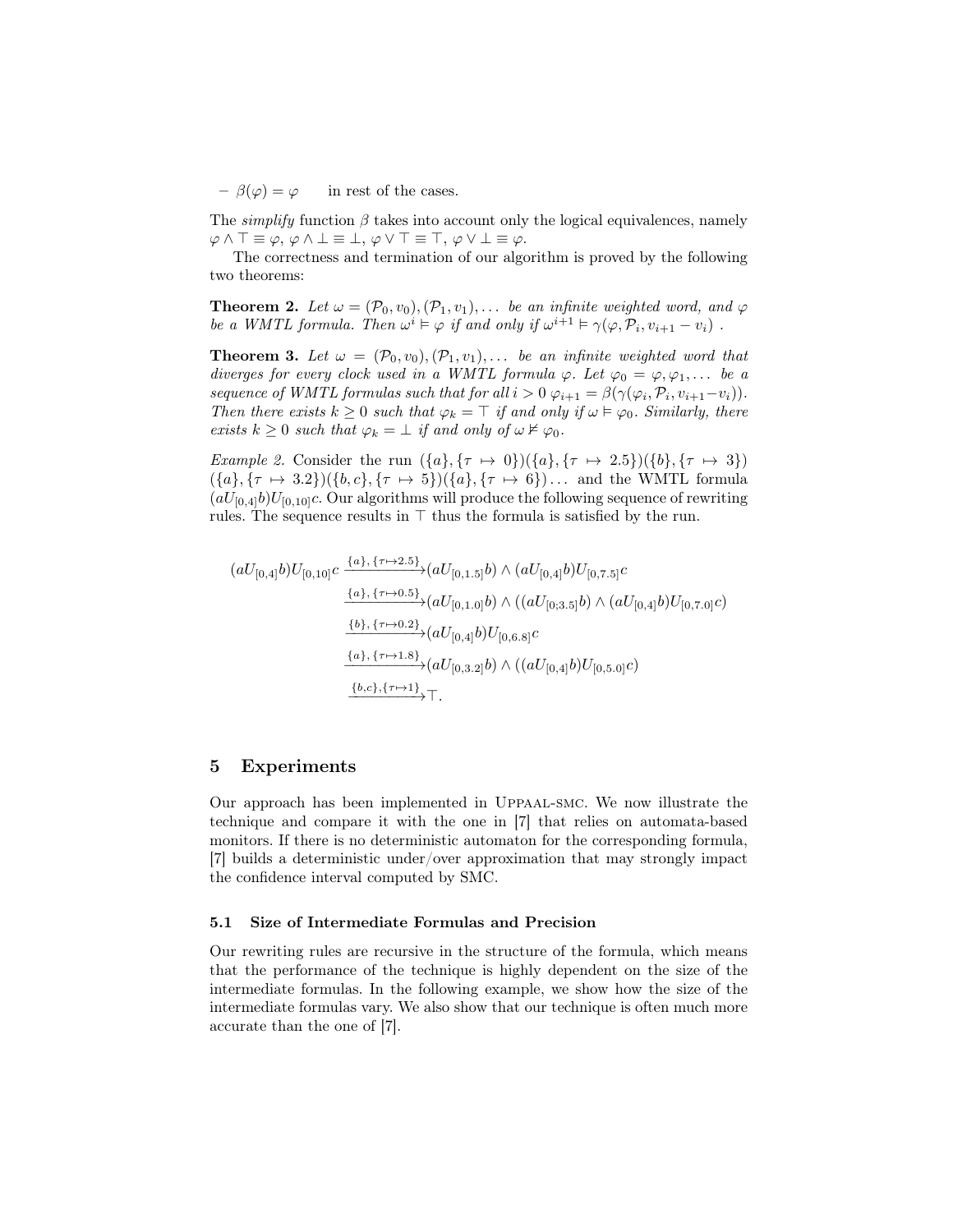We first study the evolution of the size of the intermediate formula generated by our technique during the monitoring of several randomly generated formulas. We also study the precision of the confidence interval returned by the SMC algorithm in case [7] uses an over or under approximation of the monitor. We also exploit an encoding in Uppaal to show how the size of the formula varies over time for a validation of a single run. In both cases runs are randomly generated by automata. This is done by choosing a delay with respect to an exponential distribution with rate parameter  $r$  and after the delay with a discrete probabilistic choice set one of the propositions to true or false.

Random Formula We compute the average size of the largest intermediary formula generated in the rewriting process of different formulas. We verified each formula with a confidence level of 0.05.

| Formulalr                        |   | $\#U/R$         |    | Largest $ E_{Max} $                                    |       | $\overline{\sigma^2_{Max}}$ | $\tau_R$   |       | $\tau_M$ | $R_R$    | $R_M$                |  |
|----------------------------------|---|-----------------|----|--------------------------------------------------------|-------|-----------------------------|------------|-------|----------|----------|----------------------|--|
| Random1                          | 1 |                 | 11 | 14                                                     | 6.81  |                             | 3.16 0.19s |       |          |          | 5.70s 738 1748       |  |
| Random1                          | 4 |                 | 11 | 18                                                     | 7.03  |                             | 4.92 0.22s |       |          |          | $5.83s$ 738 1748     |  |
| Random1 <sup>8</sup>             |   |                 | 11 | 21                                                     | 7.06  |                             | 4.74 0.23s |       |          |          | 5.78s 738 1748       |  |
| Random <sub>2</sub> <sup>1</sup> |   |                 | 8  | 17                                                     | 8.52  |                             | 5.33 0.19s |       |          |          | $6.13s$ 738 1748     |  |
| Random2 4                        |   |                 | 8  | 21                                                     | 11.05 |                             | 4.71 0.34s |       |          |          | $6.17s$ 738 1748     |  |
| Random2 <sup>8</sup>             |   |                 | 8  | 27                                                     | 12.79 |                             | 7.16 0.58s |       |          |          | $6.26s$ 738 1748     |  |
| Random3 <sup>1</sup>             |   |                 | 11 | 21                                                     | 11.51 | 4.74                        |            |       |          |          | 0.50 10.99s 738 1748 |  |
| Random3 <sup>[4]</sup>           |   |                 | 11 | 40                                                     | 13.58 | 16.53                       |            |       |          |          | 1.08 11.06s 738 1748 |  |
| Random3 <sup>8</sup>             |   |                 | 11 | 361                                                    | 14.00 | 18.16                       |            |       |          |          | 1.52 11.38s 738 1748 |  |
| (a)                              |   |                 |    |                                                        |       |                             |            |       |          |          |                      |  |
| Formula                          |   | $\#U/R r$       |    | $\mathcal{K}_R$                                        |       | $\%_M$                      | $R_R$      | $R_M$ |          | $\tau_R$ | $\tau_M$             |  |
| random4                          |   | 15 <sub>l</sub> |    | $4 [0.57; 0.67] 0.57; 0.83 738 1748 0.34s$             |       |                             |            |       |          |          | 7.77s                |  |
| random <sup>5</sup>              |   | 151             |    | $4 [0.00; 0.05] 0.00; 0.97 738 1748 0.94s $            |       |                             |            |       |          |          | $2.83\mathrm{s}$     |  |
| random <sub>6</sub>              |   | 15 <sup>1</sup> |    | $4 [0.00; 0.05] 0.00; 0.72] 738 1748 0.81s $           |       |                             |            |       |          |          | 3.18s                |  |
| random7                          |   |                 |    | $15 4 [0.00, 0.07] [0.00; 0.43] 738 1748 2.36s 26.61s$ |       |                             |            |       |          |          |                      |  |
| (b)                              |   |                 |    |                                                        |       |                             |            |       |          |          |                      |  |

Table 1. Result of the random formula test. The r column is the rate at which the run was generated. The  $\#U/R$  column contains the number of until or release modalities that was in the formula. The  $E_{Max}$  column is the average largest size of formula and  $\sigma_{Max}^2$  is the variance thereof.  $\tau_M$  and  $\tau_R$  is the verification time for the monitoring technique and the rewrite technique, respectively. The verification time for the monitors are the time to construct the monitors and use them - in all the cases the monitors were not exact and both the under and over approximation was used. The  $R_R$  and  $R_M$ columns contain the number of runs each method required to establish the verification result. The  $\%_M$  and  $\%_R$  columns refer to the confidence interval obtained by the monitoring and the rewrite process respectively.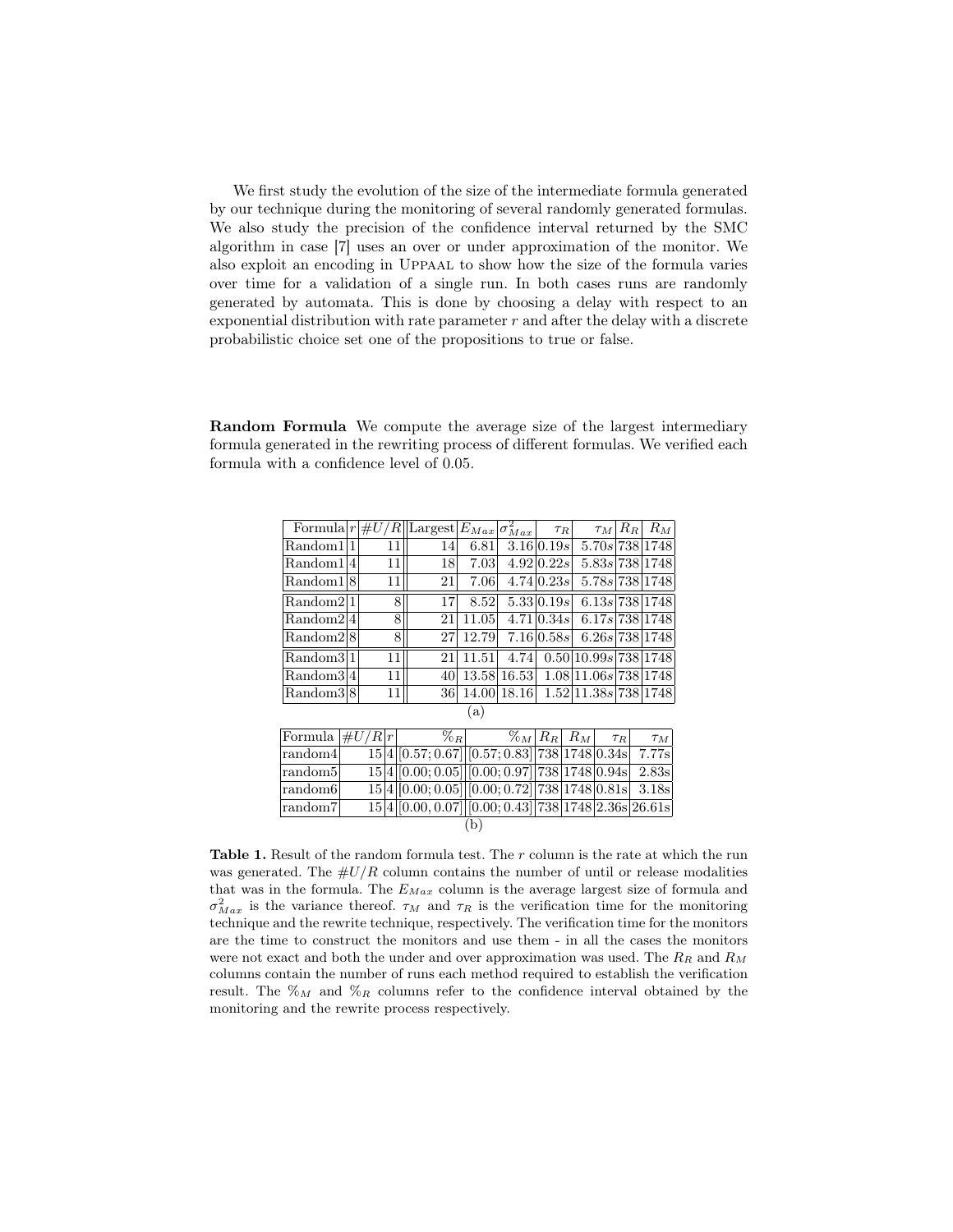

Fig. 3. Snapshot at time  $t_7$  with 3 active automata and one being started.

The results of the test are shown in Table  $1(a)$  and Table  $1(b)$ . We also give the verifiation time and the time used in total for the monitor based approach, i.e. both the time to construct the monitor and to verify. The results show that the intermediate formula size depends on the transition rate of the model and as a result so does the validation. The monitor based approach, on the other hand, does not depend on this and the time used remain constant for all the models - due to the most significant part of the monitor based approach is constructing the monitor. However, the rewrite technique is significantly faster than the monitoring technique in all cases. For the results in Table  $1(a)$  the monitors are tight approximations which means that we primarily gain time and not precision regarding the confidence interval. However, results in Table 1(b) show that we can obtain much more accurate confidence intervals with our new technique. This is a result of the monitors might be a large over approximations/ $\alpha$ small under approximation.

Modeling Uppaal inside Uppaal In order to obtain a more in-depth view on how the size of formulas change over time, we have encoded the rules as Uppaal timed automata. The objective being to use the visualisation features of the tool to see how the number of automata evolve over time. Our construction is recursive in the structure of the formula in the sense that a network of observing automata for  $\phi$  is obtained as one automata for  $\phi$  and at least one automaton for each of the sub-formulas of  $\phi$ .

The automaton for  $\phi$  starts its sub-automata through a designated *init*channel and the sub-automata informs the  $\phi$ -automaton that their sub-formula has been rewritten to  $\top$  or  $\bot$  through designated channels. The automata for until and release rely on having multiple automata for their sub-formulas that they can start one of after each observation. If there are insufficient sub-automata an error state is reached - because of this the encoding is an under-approximation of the MTL formula in question.

*Example 3.* Consider the run  $(p, {\tau \mapsto t_0}) (p, {\tau \mapsto t_1}) (p, {\tau \mapsto t_2}) (\neg p, {\tau \mapsto t_1})$  $(t_3)(p, {\tau \mapsto t_4})(p, {\tau \mapsto t_5})(p, {\tau \mapsto t_6})(p, {\tau \mapsto t_7})(?, {\tau \mapsto t_8})$  where we do not know if the proposition p is true at time  $t_8$  and let  $t_8 - t_0 > 10$ . In Fig. 3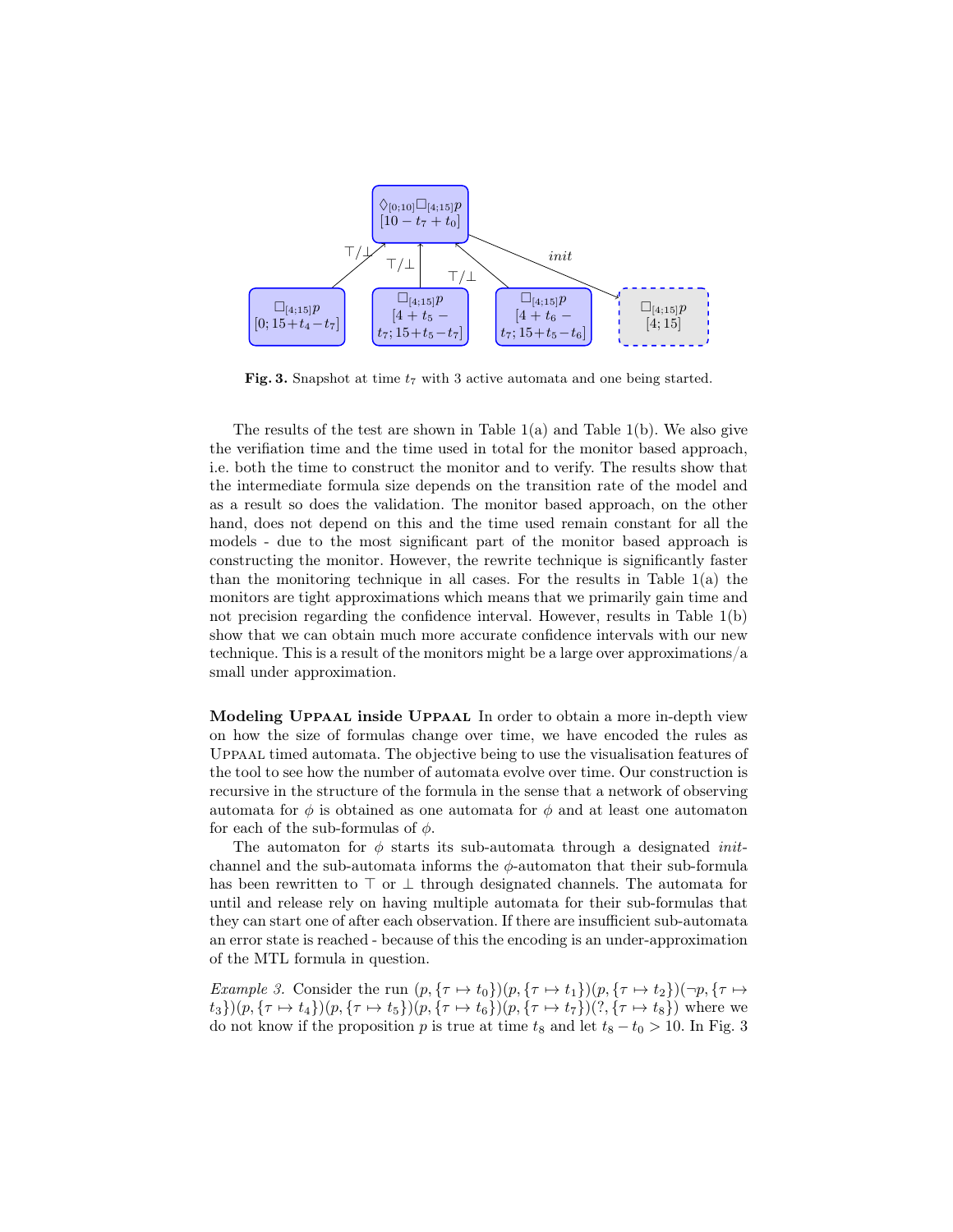

Fig. 4. Plots of how the size of the formula varies over time. On the  $y$ -axis is plotted the number of active automata and the x-axis contain the time.

we provide a snapshot of the set of active automata at time  $t_7$ . At the top we have an automaton that monitors the expression  $\Diamond_{[0,10]} \Box_{[4,15]} p$  which has been active since  $t_0$  thus it has  $10 - (t_7 - t_0)$  time units left before its expression has been violated.

Below this automaton are automata observing the subexpression  $\Box_{[4;15]}$ . These automata have been started at times  $t_4, t_5$  and  $t_6$  respectively and will report ⊤ to the parent automaton at the moment they have oberved  $p$  for 15 time units or  $\perp$  if they observe  $\neg p$ . Notice that all the automata started before  $t_4$  are no longer active since  $\neg p$  was true at time  $t_3$ . Also, there is one automaton (the gray one with dashed borders) that is being started by  $\Diamond_{[0;10]} \Box_{[4;15]} p$  through its *init*-channel. Since  $t_8 - t_0 > 0$  the top level automaton will not start any sub-automata at time  $t_8$ . Instead it will merely wait for the already started automata to return either  $\top$  or  $\bot$ . If one of them return  $\top$  then the top-level automaton will return ⊤. In case all of the sub-automata return ⊥ then the top-level automata will return ⊥.

We encoded the formula  $\Diamond_{[0,1]}(p \land \Box_{[0,1]}(\neg r) \land \Diamond_{[0,1]}(q))$ , and put the resulting automata in parallel with an automata generating random runs and an automaton incrementing a counter whenever an automaton was started or decremented the counter, whenever an automaton stopped. We did this for transition rates 2 and 20 of the random run generating automaton and used the simulate query, simulate 1 [<=5] size.

In Fig. 4 we show the plots we obtain for runs generated with varying transition rates. One can easily see that the number of automata does not increase exponentially. We have observed the phenomena on various case studies.

### 5.2 IEEE 802.15.4 CSMA/CA Protocol

IEEE 802.15.4 standard [18] specifies the physical and media access control layers for low-cost and low-rate wireless personal area networks. Devices operating in such networks share the same wireless medium and can possibly corrupt the transmission of each other by sending data at the same time. We applied our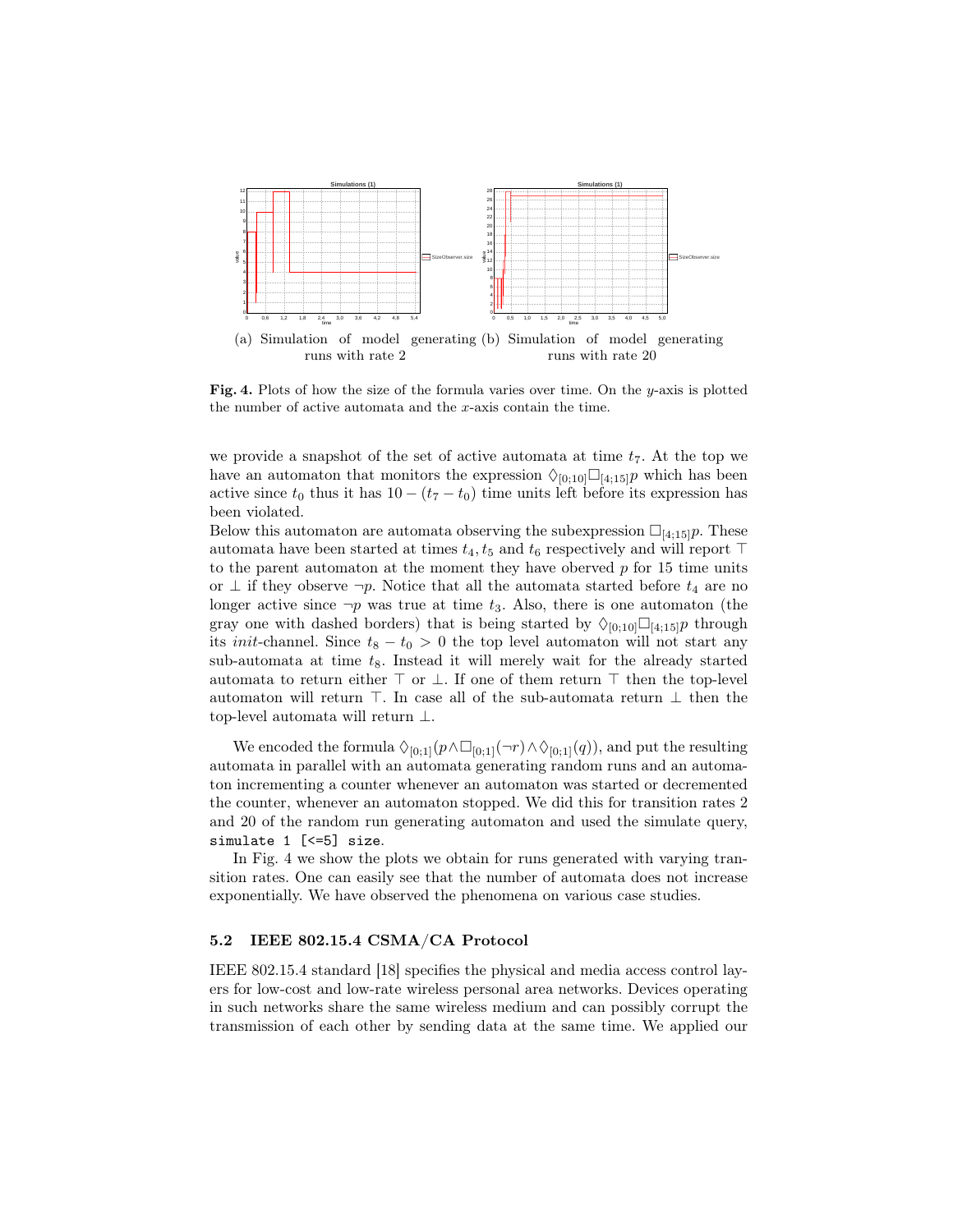technique to the analysis of Carrier Sense Multiple Access/Collision Avoidance (CSMA/CA) network contention protocol that is used in IEEE 802.15.4 to minimise the number of collisions.

Our objective is to estimate the probability that if a collision occurs, then all nodes participating in it will recover from the collision within a given time bound. This can be specified with  $\wedge_{i=1..N}\varphi_i$ , where N is a number of network nodes and  $\varphi_i$  specifies the behavior of a single node:

$$
\varphi_i \equiv \Box_{\leq 10000}(collision_i \rightarrow \Diamond_{\leq 4000} send_i)
$$

The monitor built by [7] is precise. We are thus not interested to reason on precision of the confidence interval, but rather on the evolution of computation time. In Fig. 5 we observe that both the size of intermediary formulas used to rewrite  $\varphi$  and the computation time grow linearly as the number of components N increases. On the other hands, both the size of monitor and the computation time with the approach in [7] grow exponentially and cannot be applied to reallife deployments of CSMA.

| Number of nodes               |              |       |               |                   |                          |
|-------------------------------|--------------|-------|---------------|-------------------|--------------------------|
| Monitor-based approach (time) | $\langle$ 1s | 3s    | 57s           | 20 <sub>m2s</sub> | $\overline{\phantom{0}}$ |
| Size of the monitor           | 230          | 2049  | 16306         | 123800            |                          |
| Rewrite-based approach (time) | 55s          |       | $2m85s$ 4m11s | 6m32s             | 9m21.47s                 |
| Average formula size          | 8.98         | 13.76 | 19.24         | 24                | 30.34                    |

Fig. 5. Results for the CSMA/CA protocol

Although the monitor-based approach is faster for smaller  $N$ , for larger  $N$  it quickly becomes intractable, while the rewrite-based approach scales well.

## 6 Conclusion

We presented a new monitoring procedure for WMTL formulas. The technique relies on a series of rewriting step for the formula and is guaranteed to terminate. Contrary to automata-based approaches, ours is precise in the sense that it does not depend on over and under approximation of the formula. We have implemented our approach in Uppaal-smc. Our results outperform those of the monitor-based approaches.

#### References

- 1. A. Bauer, M. Leucker, and C. Schallhart. Comparing ltl semantics for runtime verification. J. Log. Comput., 20(3):651–674, 2010.
- 2. A. Bauer, M. Leucker, and C. Schallhart. Runtime verification for LTL and TLTL. ACM TESMy, 20(4):14, 2011.